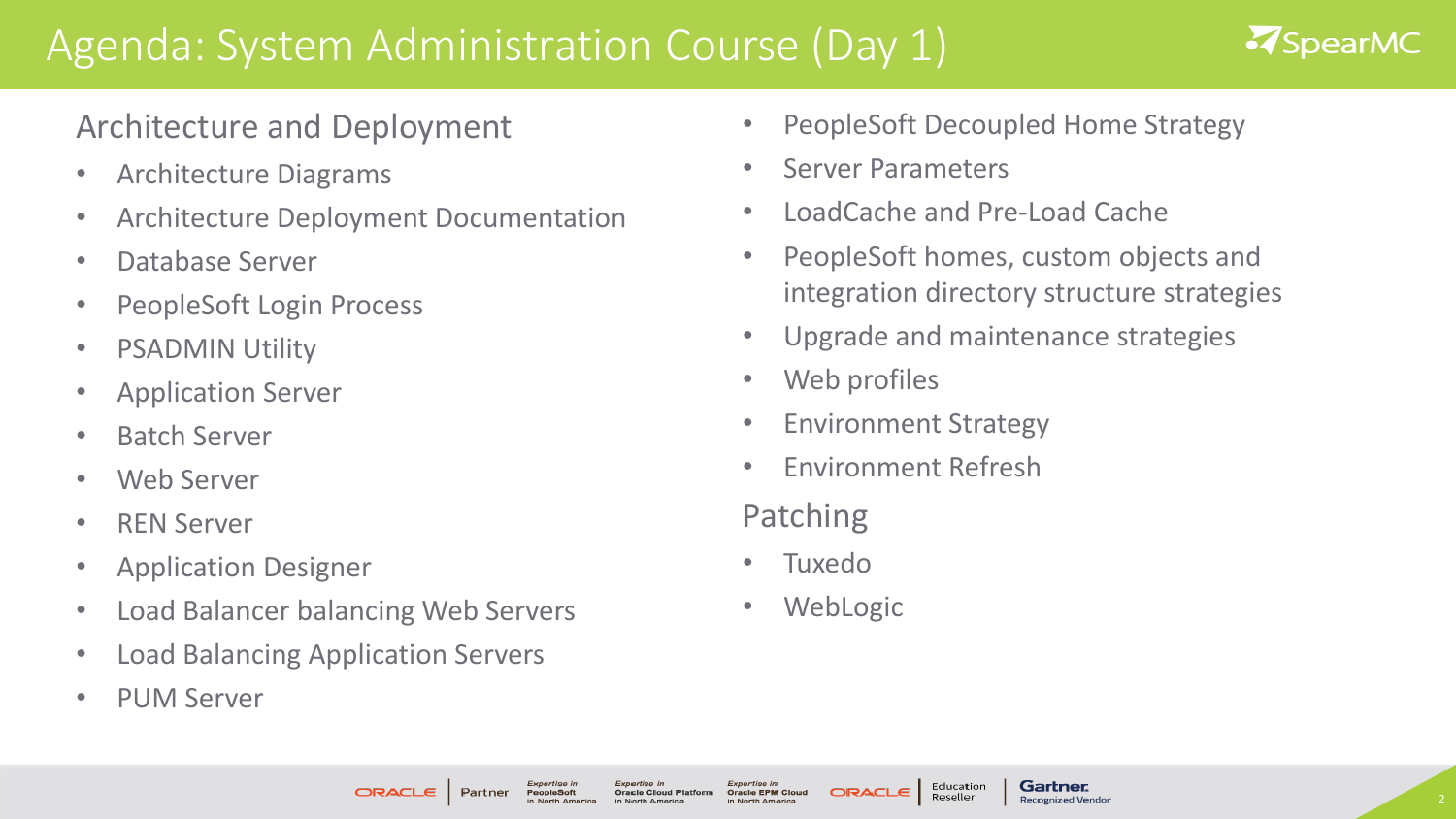# Agenda: System Administration Course (Day 2)



#### Logs and Detail Levels of Logging

• Web Server, Application Server, Process Scheduler, Database, ElasticSearch, Integration Broker

## **Tracing**

- Signon, Interactive, PeopleCode
- Process Scheduler:
	- Application Engine
	- COBOL
	- SQR
	- BI Publisher
	- nVision
- AE Log Analyzer

## Passwords and Key Management

- Passwords
	- Default Passwords
	- Password Strength

• Key Management

## Performance and Sizing

- Performance resources and documentation
- Application Engine Performance Trace Diagnostics
- COBOL Performance Trace Diagnostics
- Online Trace for Performance
- TraceMagic Utility
- AWR Reports
- Indexes
- Process Scheduler, Application Server, Web Server
- PeopleSoft Ping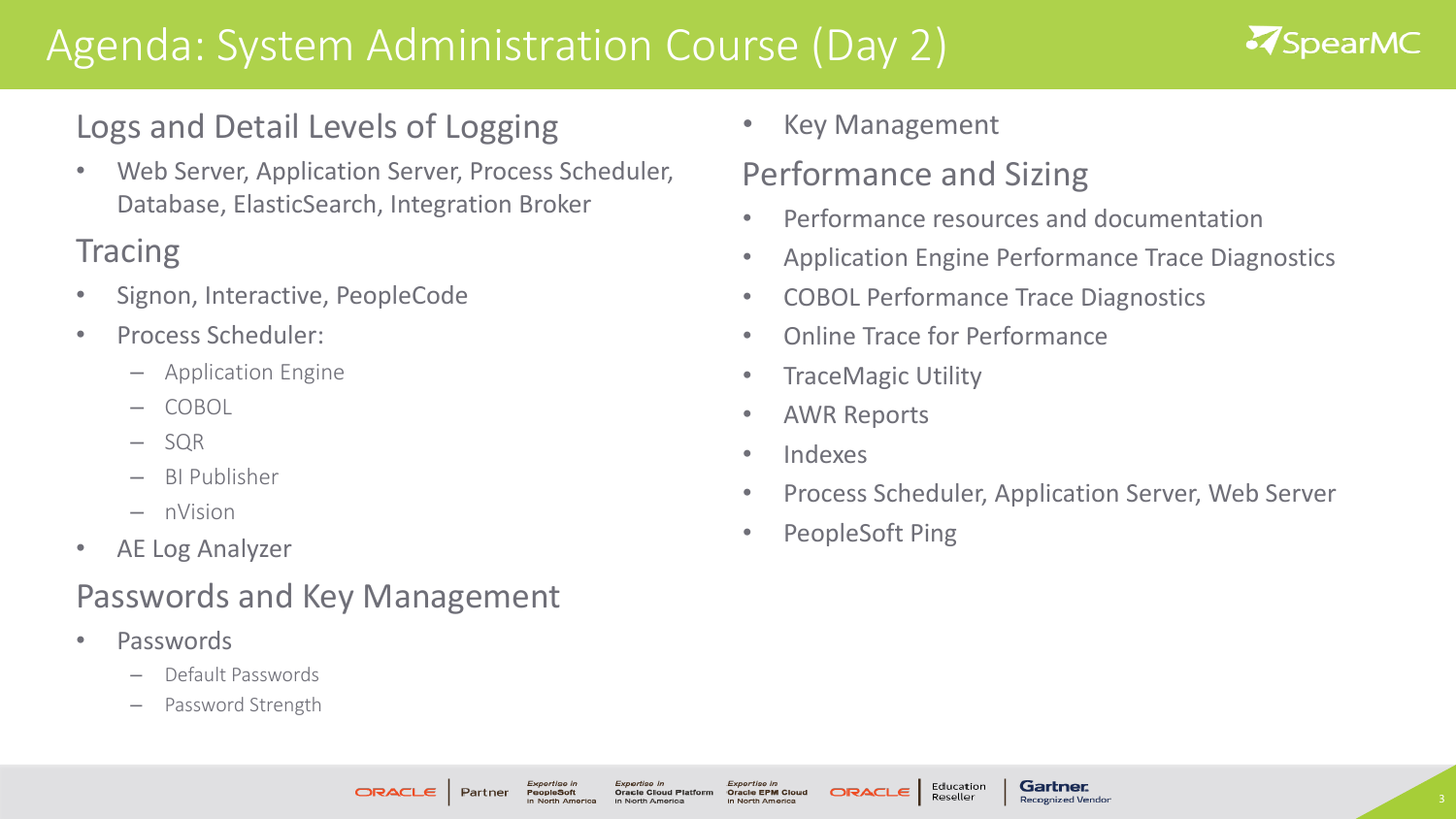## Agenda: System Administration Course (Day 3)



Report Manager

PUM Server

SQR Trace and Debug Statements

nVision Trace

Environment Refresh Strategy

**ORACLE** 

Partner

Expertise li Expertise in **Oracle Cloud Platform** PeopleSoft in North America in North America

Expertise in **Oracle EPM Cloud** in North America

**ORACL** 

Education **Gartner** Reseller **Recognized Vendor**